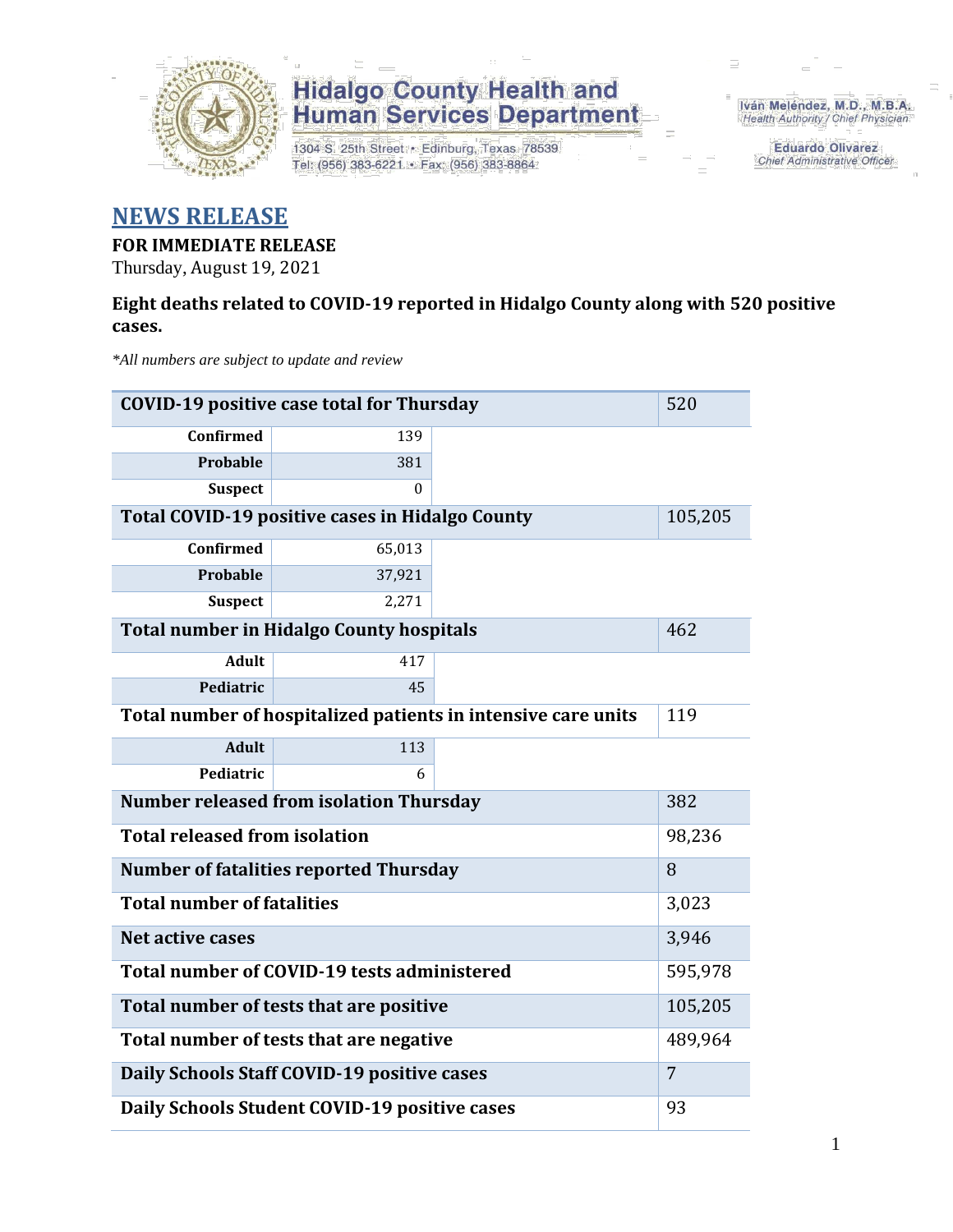

1304 S. 25th Street · Edinburg, Texas 78539 Tel: (956) 383-6221 · Fax: (956) 383-8864

Iván Meléndez, M.D., M.B.A. Health Authority / Chief Physician

> **Eduardo Olivarez Chief Administrative Officer**

*Hidalgo County uses the case status definition provided by the Texas Department of State Health Service's 2020 Epi Case Criteria Guide revised November 2020.*

- *1. Confirmed: A person who has tested positive through a molecular or PCR (oral or nasal swabs) test that looks for the presence of the virus's genetic material.*
- *2. Probable: A person who meets presumptive laboratory evidence through detection of COVID-19 by antigen test in a respiratory specimen.*
- *3. Suspect: A person who meets supported laboratory evidence through detection of specific antibodies in serum, plasma, whole body, and no prior history of being confirmed or probable case.*

*For more information of case status definition for COVID-19, please refer to:*

[https://www.dshs.state.tx.us/IDCU/investigation/epi-case-criteria-guide/2020-Epi-Case-Criteria-](https://www.dshs.state.tx.us/IDCU/investigation/epi-case-criteria-guide/2020-Epi-Case-Criteria-Guide.pdf)[Guide.pdf](https://www.dshs.state.tx.us/IDCU/investigation/epi-case-criteria-guide/2020-Epi-Case-Criteria-Guide.pdf)

The deaths include:

|                | <b>Age Range</b> | <b>Gender</b> | <b>City</b> |
|----------------|------------------|---------------|-------------|
| 1              | 40s              | Female        | Donna       |
| $\overline{2}$ | 30 <sub>s</sub>  | Male          | Edinburg    |
| 3              | 60s              | Male          | Edinburg    |
| 4              | $70+$            | Female        | Edinburg    |
| 5              | $70+$            | Male          | Edinburg    |
| 6              | 60s              | Female        | Mission     |
| 7              | $70+$            | Female        | Pharr       |
| 8              | 70+              | Female        | San Juan    |

Case Breakdown by Age Group:

| <b>Age Range</b> | <b>Number of Cases</b> |
|------------------|------------------------|
| $0 - 11$         | 116                    |
| 12-19            | 89                     |
| 20s              | 73                     |
| 30 <sub>s</sub>  | 61                     |
| 40s              | 71                     |
| 50s              | 52                     |
| 60s              | 31                     |
| $70+$            | 27                     |
| Total:           | 520                    |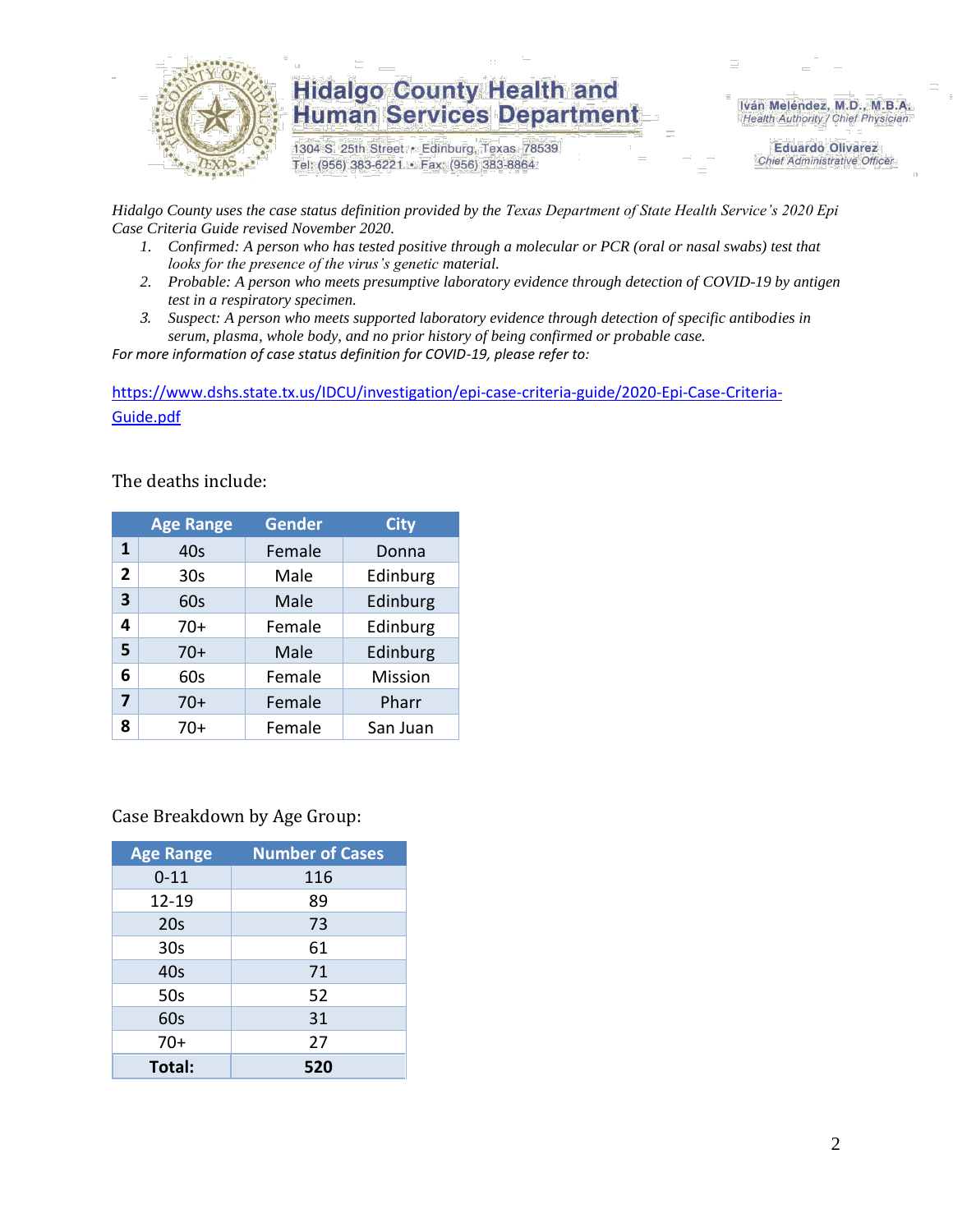

1304 S. 25th Street · Edinburg, Texas 78539 Tel: (956) 383-6221 · Fax: (956) 383-8864

Iván Meléndez, M.D., M.B.A.<br>Health Authority / Chief Physician

**Eduardo Olivarez** Chief Administrative Officer

#### Thursday, August 19, 2021 positive cases include:

|                         | <b>Age Range</b> | <b>Gender</b>                                                                                              | <b>City</b> |     | <b>Age Range</b> | <b>Gender</b> | <b>City</b> |
|-------------------------|------------------|------------------------------------------------------------------------------------------------------------|-------------|-----|------------------|---------------|-------------|
| 1                       | $0 - 19$         | M                                                                                                          | Alamo       | 261 | $0 - 19$         | M             | Mercedes    |
| $\mathbf{2}$            | $0 - 19$         | F                                                                                                          | Alamo       | 262 | $0 - 19$         | M             | Mercedes    |
| 3                       | $0 - 19$         | F                                                                                                          | Alamo       | 263 | 40s              | M             | Mercedes    |
| 4                       | $0 - 19$         | M                                                                                                          | Alamo       | 264 | 40s              | F             | Mercedes    |
| 5                       | $0 - 19$         | M                                                                                                          | Alamo       | 265 | 40s              | M             | Mercedes    |
| 6                       | 20s              | F                                                                                                          | Alamo       | 266 | 40s              | F             | Mercedes    |
| $\overline{\mathbf{z}}$ | 20s              | $\mathsf F$                                                                                                | Alamo       | 267 | 50s              | F             | Mercedes    |
| 8                       | 20s              | M                                                                                                          | Alamo       | 268 | $0 - 19$         | M             | Mission     |
| 9                       | 30 <sub>s</sub>  | F                                                                                                          | Alamo       | 269 | $0 - 19$         | F             | Mission     |
| 10                      | 30 <sub>s</sub>  | F                                                                                                          | Alamo       | 270 | $0 - 19$         | F             | Mission     |
| 11                      | 30 <sub>s</sub>  | F                                                                                                          | Alamo       | 271 | $0 - 19$         | M             | Mission     |
| 12                      | 40s              | F                                                                                                          | Alamo       | 272 | $0 - 19$         | F             | Mission     |
| 13                      | 50s              | M                                                                                                          | Alamo       | 273 | $0 - 19$         | F             | Mission     |
| 14                      | 60s              | M                                                                                                          | Alamo       | 274 | $0 - 19$         | M             | Mission     |
| 15                      | $0 - 19$         | M                                                                                                          | Alton       | 275 | $0 - 19$         | F             | Mission     |
| 16                      | $0 - 19$         | M                                                                                                          | Alton       | 276 | $0 - 19$         | M             | Mission     |
| 17                      | $0 - 19$         | $\mathsf{M}% _{T}=\mathsf{M}_{T}\!\left( a,b\right) ,\ \mathsf{M}_{T}=\mathsf{M}_{T}\!\left( a,b\right) ,$ | Alton       | 277 | $0 - 19$         | M             | Mission     |
| 18                      | $0 - 19$         | M                                                                                                          | Alton       | 278 | $0 - 19$         | F.            | Mission     |
| 19                      | 20s              | M                                                                                                          | Alton       | 279 | $0 - 19$         | M             | Mission     |
| 20                      | 20s              | M                                                                                                          | Alton       | 280 | $0 - 19$         | F             | Mission     |
| 21                      | 30 <sub>s</sub>  | $\mathsf F$                                                                                                | Alton       | 281 | $0 - 19$         | M             | Mission     |
| 22                      | 40s              | F                                                                                                          | Alton       | 282 | $0 - 19$         | M             | Mission     |
| 23                      | 40s              | M                                                                                                          | Alton       | 283 | $0 - 19$         | F             | Mission     |
| 24                      | 40s              | M                                                                                                          | Alton       | 284 | $0 - 19$         | F             | Mission     |
| 25                      | 50s              | M                                                                                                          | Alton       | 285 | $0 - 19$         | F             | Mission     |
| 26                      | $0 - 19$         | F                                                                                                          | Donna       | 286 | $0 - 19$         | F             | Mission     |
| 27                      | $0 - 19$         | F                                                                                                          | Donna       | 287 | $0 - 19$         | F.            | Mission     |
| 28                      | $0 - 19$         | F.                                                                                                         | Donna       | 288 | $0 - 19$         | F             | Mission     |
| 29                      | $0 - 19$         | F                                                                                                          | Donna       | 289 | $0 - 19$         | F             | Mission     |
| 30                      | $0 - 19$         | M                                                                                                          | Donna       | 290 | $0 - 19$         | F.            | Mission     |
| 31                      | $0 - 19$         | M                                                                                                          | Donna       | 291 | $0 - 19$         | M             | Mission     |
| 32                      | $0 - 19$         | М                                                                                                          | Donna       | 292 | $0 - 19$         | F.            | Mission     |
| 33                      | $0 - 19$         | F                                                                                                          | Donna       | 293 | $0 - 19$         | F             | Mission     |
| 34                      | $0 - 19$         | M                                                                                                          | Donna       | 294 | $0 - 19$         | M             | Mission     |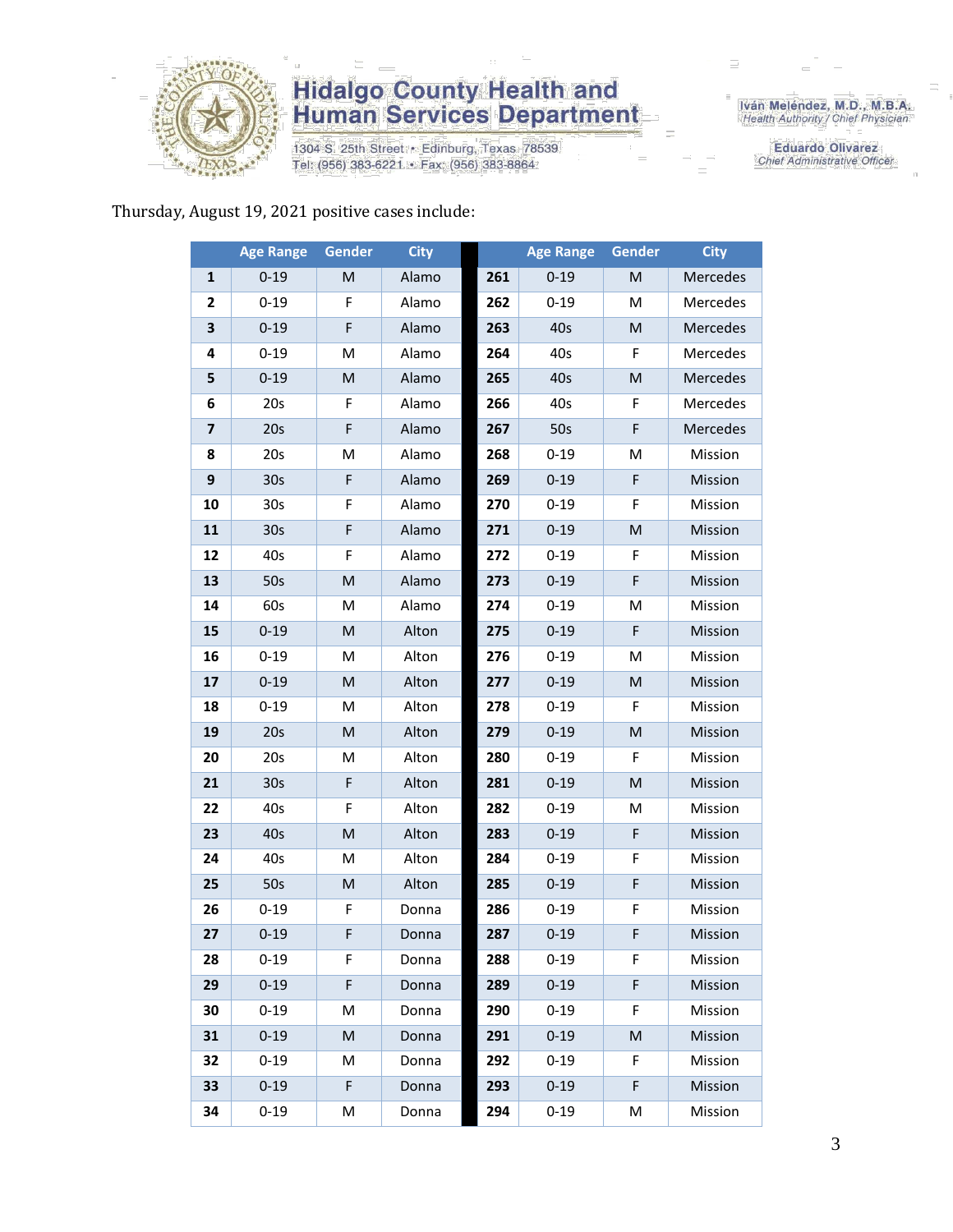

1304 S. 25th Street · Edinburg, Texas 78539 Tel: (956) 383-6221 · Fax: (956) 383-8864

Iván Meléndez, M.D., M.B.A.<br>Health Authority / Chief Physician

| 35 | $0 - 19$        | M                                                                                                          | Donna    | 295 | $0 - 19$        | M           | Mission |
|----|-----------------|------------------------------------------------------------------------------------------------------------|----------|-----|-----------------|-------------|---------|
| 36 | $0 - 19$        | M                                                                                                          | Donna    | 296 | $0 - 19$        | M           | Mission |
| 37 | $0 - 19$        | M                                                                                                          | Donna    | 297 | $0 - 19$        | M           | Mission |
| 38 | $0 - 19$        | M                                                                                                          | Donna    | 298 | $0 - 19$        | M           | Mission |
| 39 | $0 - 19$        | M                                                                                                          | Donna    | 299 | $0 - 19$        | F           | Mission |
| 40 | $0 - 19$        | M                                                                                                          | Donna    | 300 | 20s             | F           | Mission |
| 41 | $0 - 19$        | F                                                                                                          | Donna    | 301 | 20s             | M           | Mission |
| 42 | 20s             | F                                                                                                          | Donna    | 302 | 20s             | Μ           | Mission |
| 43 | 20s             | M                                                                                                          | Donna    | 303 | 20s             | F           | Mission |
| 44 | 20s             | F                                                                                                          | Donna    | 304 | 20s             | F           | Mission |
| 45 | 20s             | M                                                                                                          | Donna    | 305 | 20s             | M           | Mission |
| 46 | 20s             | F                                                                                                          | Donna    | 306 | 20s             | F           | Mission |
| 47 | 30 <sub>s</sub> | F                                                                                                          | Donna    | 307 | 20s             | M           | Mission |
| 48 | 30 <sub>s</sub> | M                                                                                                          | Donna    | 308 | 20s             | F           | Mission |
| 49 | 40s             | M                                                                                                          | Donna    | 309 | 20s             | M           | Mission |
| 50 | 40s             | M                                                                                                          | Donna    | 310 | 20s             | M           | Mission |
| 51 | 40s             | M                                                                                                          | Donna    | 311 | 20s             | M           | Mission |
| 52 | 40s             | F                                                                                                          | Donna    | 312 | 20s             | F           | Mission |
| 53 | 50s             | F                                                                                                          | Donna    | 313 | 30 <sub>s</sub> | F           | Mission |
| 54 | 50s             | F                                                                                                          | Donna    | 314 | 30 <sub>s</sub> | F           | Mission |
| 55 | 50s             | F                                                                                                          | Donna    | 315 | 30 <sub>s</sub> | $\mathsf F$ | Mission |
| 56 | 50s             | F                                                                                                          | Donna    | 316 | 30 <sub>s</sub> | Μ           | Mission |
| 57 | 50s             | $\mathsf F$                                                                                                | Donna    | 317 | 30 <sub>s</sub> | M           | Mission |
| 58 | 50s             | M                                                                                                          | Donna    | 318 | 30 <sub>s</sub> | M           | Mission |
| 59 | 60s             | M                                                                                                          | Donna    | 319 | 30 <sub>s</sub> | M           | Mission |
| 60 | 60s             | M                                                                                                          | Donna    | 320 | 40s             | F           | Mission |
| 61 | 60s             | F                                                                                                          | Donna    | 321 | 40s             | F           | Mission |
| 62 | $70+$           | F                                                                                                          | Donna    | 322 | 40s             | M           | Mission |
| 63 | $70+$           | $\mathsf{M}% _{T}=\mathsf{M}_{T}\!\left( a,b\right) ,\ \mathsf{M}_{T}=\mathsf{M}_{T}\!\left( a,b\right) ,$ | Donna    | 323 | 40s             | M           | Mission |
| 64 | $0 - 19$        | Μ                                                                                                          | Edinburg | 324 | 40s             | Μ           | Mission |
| 65 | $0 - 19$        | M                                                                                                          | Edinburg | 325 | 40s             | M           | Mission |
| 66 | $0 - 19$        | M                                                                                                          | Edinburg | 326 | 40s             | F           | Mission |
| 67 | $0 - 19$        | F                                                                                                          | Edinburg | 327 | 40s             | F           | Mission |
| 68 | $0 - 19$        | F                                                                                                          | Edinburg | 328 | 40s             | F           | Mission |
| 69 | $0 - 19$        | $\mathsf{M}% _{T}=\mathsf{M}_{T}\!\left( a,b\right) ,\ \mathsf{M}_{T}=\mathsf{M}_{T}\!\left( a,b\right) ,$ | Edinburg | 329 | 40s             | F           | Mission |
| 70 | $0 - 19$        | M                                                                                                          | Edinburg | 330 | 40s             | М           | Mission |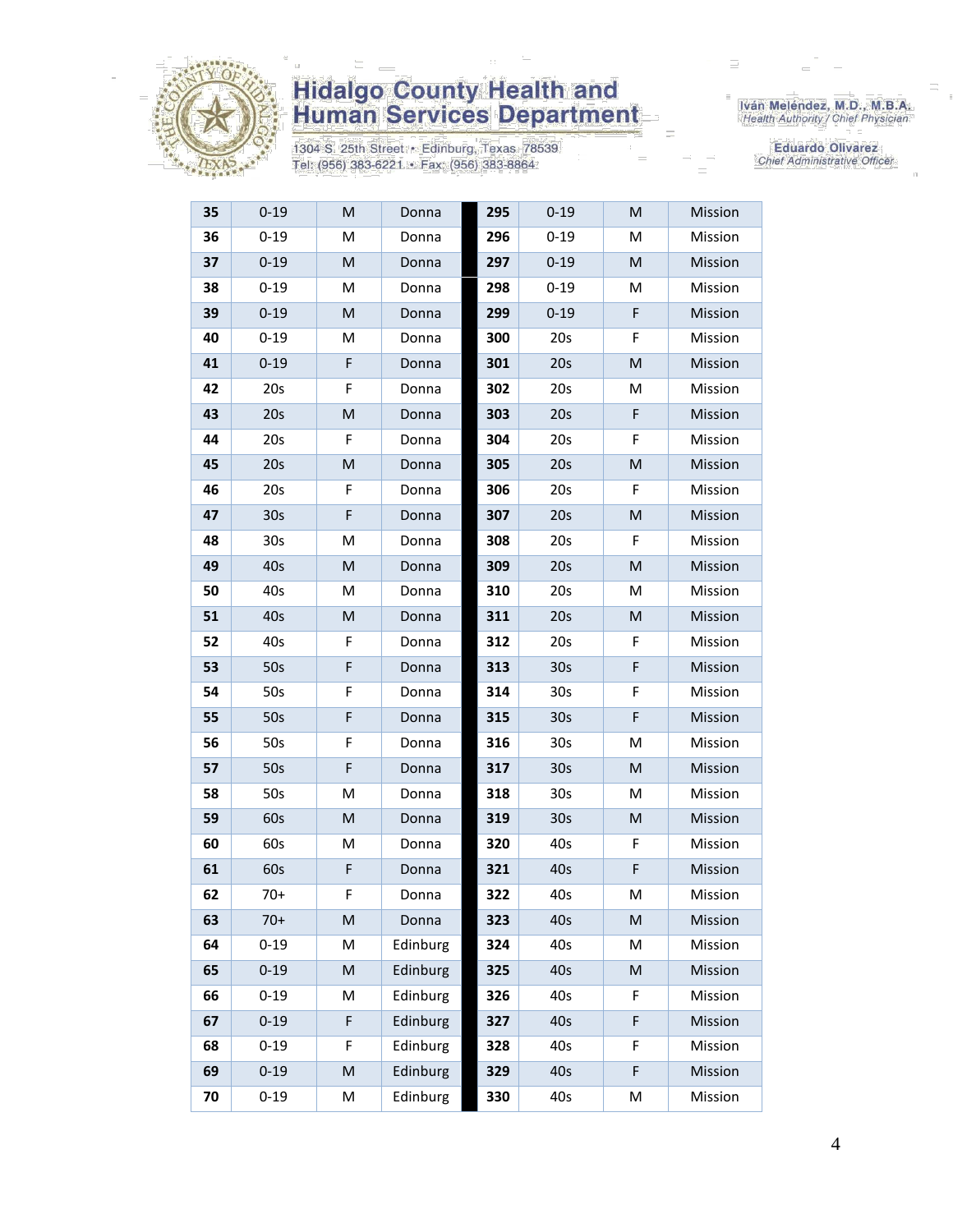

1304 S. 25th Street • Edinburg, Texas 78539<br>Tel: (956) 383-6221 • Fax: (956) 383-8864

Iván Meléndez, M.D., M.B.A.<br>Health Authority / Chief Physician

Eduardo Olivarez Chief Administrative Officer

| 71  | $0 - 19$ | F                                                                                                          | Edinburg | 331 | 50s      | M         | Mission |
|-----|----------|------------------------------------------------------------------------------------------------------------|----------|-----|----------|-----------|---------|
| 72  | $0 - 19$ | F                                                                                                          | Edinburg | 332 | 50s      | F         | Mission |
| 73  | $0 - 19$ | F                                                                                                          | Edinburg | 333 | 50s      | F         | Mission |
| 74  | $0 - 19$ | F                                                                                                          | Edinburg | 334 | 50s      | F         | Mission |
| 75  | $0 - 19$ | M                                                                                                          | Edinburg | 335 | 50s      | F         | Mission |
| 76  | $0 - 19$ | M                                                                                                          | Edinburg | 336 | 50s      | M         | Mission |
| 77  | $0 - 19$ | M                                                                                                          | Edinburg | 337 | 50s      | M         | Mission |
| 78  | $0 - 19$ | M                                                                                                          | Edinburg | 338 | 50s      | F         | Mission |
| 79  | $0 - 19$ | F                                                                                                          | Edinburg | 339 | 50s      | M         | Mission |
| 80  | $0 - 19$ | F                                                                                                          | Edinburg | 340 | 50s      | F         | Mission |
| 81  | $0 - 19$ | $\mathsf{M}% _{T}=\mathsf{M}_{T}\!\left( a,b\right) ,\ \mathsf{M}_{T}=\mathsf{M}_{T}\!\left( a,b\right) ,$ | Edinburg | 341 | 50s      | M         | Mission |
| 82  | $0 - 19$ | M                                                                                                          | Edinburg | 342 | 50s      | F         | Mission |
| 83  | $0 - 19$ | F                                                                                                          | Edinburg | 343 | 60s      | F         | Mission |
| 84  | $0 - 19$ | M                                                                                                          | Edinburg | 344 | 60s      | F         | Mission |
| 85  | $0 - 19$ | M                                                                                                          | Edinburg | 345 | 60s      | F         | Mission |
| 86  | $0 - 19$ | F                                                                                                          | Edinburg | 346 | 60s      | F         | Mission |
| 87  | $0 - 19$ | F                                                                                                          | Edinburg | 347 | 60s      | M         | Mission |
| 88  | $0 - 19$ | M                                                                                                          | Edinburg | 348 | 60s      | F         | Mission |
| 89  | $0 - 19$ | F                                                                                                          | Edinburg | 349 | 60s      | F         | Mission |
| 90  | $0 - 19$ | F                                                                                                          | Edinburg | 350 | $70+$    | M         | Mission |
| 91  | $0 - 19$ | $\mathsf{M}% _{T}=\mathsf{M}_{T}\!\left( a,b\right) ,\ \mathsf{M}_{T}=\mathsf{M}_{T}\!\left( a,b\right) ,$ | Edinburg | 351 | $70+$    | F         | Mission |
| 92  | $0 - 19$ | M                                                                                                          | Edinburg | 352 | $70+$    | F         | Mission |
| 93  | $0 - 19$ | F                                                                                                          | Edinburg | 353 | $70+$    | F         | Mission |
| 94  | $0 - 19$ | F                                                                                                          | Edinburg | 354 | $70+$    | F         | Mission |
| 95  | $0 - 19$ | F                                                                                                          | Edinburg | 355 | $70+$    | M         | Mission |
| 96  | $0 - 19$ | M                                                                                                          | Edinburg | 356 | $0 - 19$ | M         | Pharr   |
| 97  | $0 - 19$ | M                                                                                                          | Edinburg | 357 | $0 - 19$ | M         | Pharr   |
| 98  | $0 - 19$ | F                                                                                                          | Edinburg | 358 | $0 - 19$ | F.        | Pharr   |
| 99  | $0 - 19$ | M                                                                                                          | Edinburg | 359 | $0 - 19$ | M         | Pharr   |
| 100 | $0 - 19$ | F                                                                                                          | Edinburg | 360 | $0 - 19$ | M         | Pharr   |
| 101 | $0 - 19$ | M                                                                                                          | Edinburg | 361 | $0 - 19$ | ${\sf M}$ | Pharr   |
| 102 | 20s      | F                                                                                                          | Edinburg | 362 | $0 - 19$ | M         | Pharr   |
| 103 | 20s      | M                                                                                                          | Edinburg | 363 | $0 - 19$ | M         | Pharr   |
| 104 | 20s      | F                                                                                                          | Edinburg | 364 | $0 - 19$ | M         | Pharr   |
| 105 | 20s      | F                                                                                                          | Edinburg | 365 | $0 - 19$ | M         | Pharr   |
| 106 | 20s      | M                                                                                                          | Edinburg | 366 | $0 - 19$ | M         | Pharr   |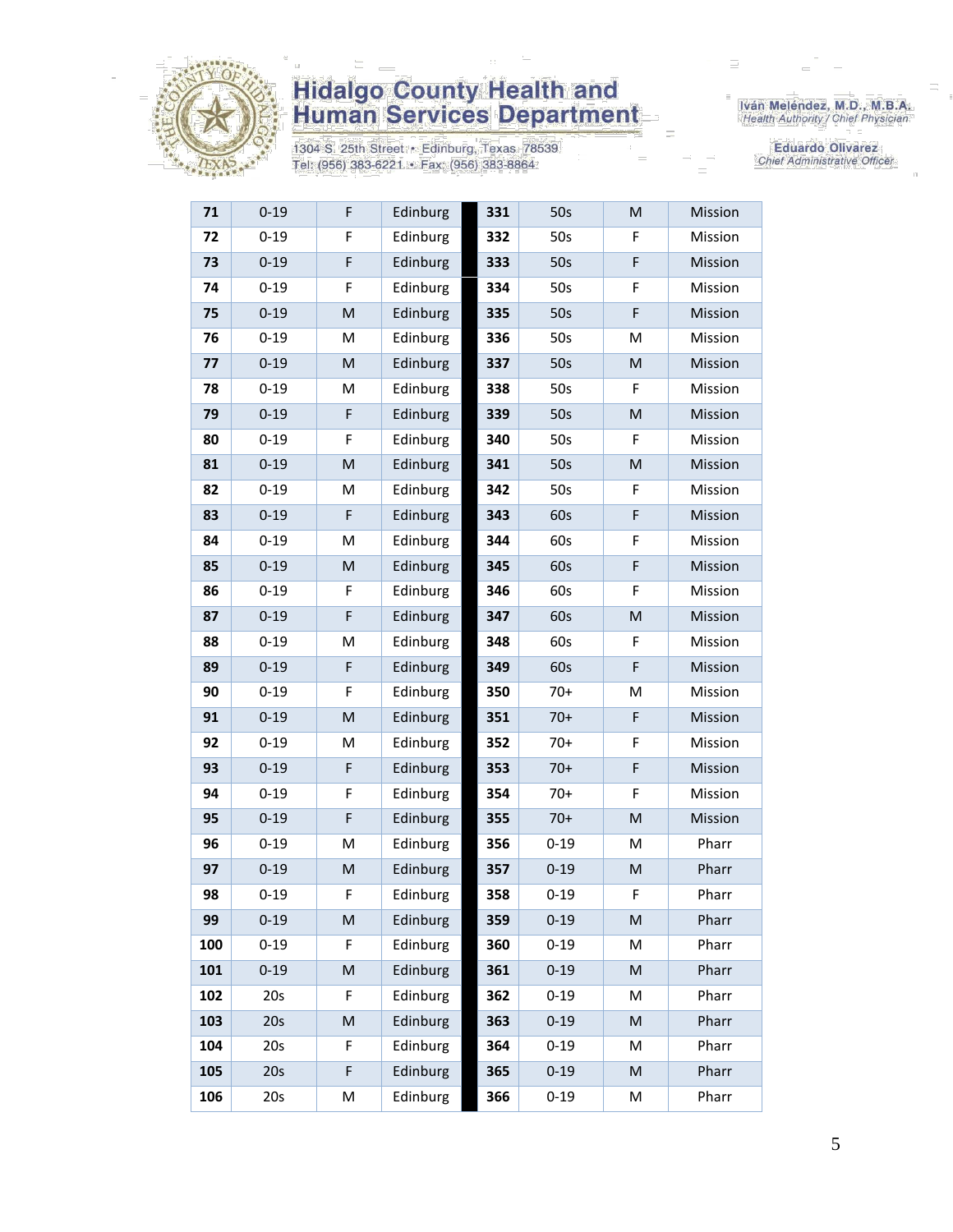

1304 S. 25th Street · Edinburg, Texas 78539 Tel: (956) 383-6221 · Fax: (956) 383-8864

Iván Meléndez, M.D., M.B.A.<br>Health Authority / Chief Physician

| 107 | 20s             | M                                                                                                          | Edinburg | 367 | $0 - 19$        | F | Pharr |
|-----|-----------------|------------------------------------------------------------------------------------------------------------|----------|-----|-----------------|---|-------|
| 108 | 20s             | М                                                                                                          | Edinburg | 368 | $0 - 19$        | F | Pharr |
| 109 | 20s             | F                                                                                                          | Edinburg | 369 | $0 - 19$        | F | Pharr |
| 110 | 20s             | M                                                                                                          | Edinburg | 370 | $0 - 19$        | M | Pharr |
| 111 | 20s             | F                                                                                                          | Edinburg | 371 | $0 - 19$        | F | Pharr |
| 112 | 20s             | F                                                                                                          | Edinburg | 372 | $0 - 19$        | F | Pharr |
| 113 | 20s             | F                                                                                                          | Edinburg | 373 | $0 - 19$        | F | Pharr |
| 114 | 30s             | F                                                                                                          | Edinburg | 374 | $0 - 19$        | Μ | Pharr |
| 115 | 30 <sub>s</sub> | F                                                                                                          | Edinburg | 375 | $0 - 19$        | F | Pharr |
| 116 | 30 <sub>s</sub> | F                                                                                                          | Edinburg | 376 | 20s             | F | Pharr |
| 117 | 30 <sub>s</sub> | F                                                                                                          | Edinburg | 377 | 20s             | M | Pharr |
| 118 | 30s             | M                                                                                                          | Edinburg | 378 | 20s             | M | Pharr |
| 119 | 30s             | M                                                                                                          | Edinburg | 379 | 20s             | M | Pharr |
| 120 | 30s             | F                                                                                                          | Edinburg | 380 | 20s             | F | Pharr |
| 121 | 30s             | F                                                                                                          | Edinburg | 381 | 20s             | M | Pharr |
| 122 | 30 <sub>s</sub> | F                                                                                                          | Edinburg | 382 | 30 <sub>s</sub> | F | Pharr |
| 123 | 30 <sub>s</sub> | $\mathsf{M}% _{T}=\mathsf{M}_{T}\!\left( a,b\right) ,\ \mathsf{M}_{T}=\mathsf{M}_{T}\!\left( a,b\right) ,$ | Edinburg | 383 | 30 <sub>s</sub> | F | Pharr |
| 124 | 40s             | M                                                                                                          | Edinburg | 384 | 30 <sub>s</sub> | F | Pharr |
| 125 | 40s             | F                                                                                                          | Edinburg | 385 | 30 <sub>s</sub> | M | Pharr |
| 126 | 40s             | M                                                                                                          | Edinburg | 386 | 30 <sub>s</sub> | M | Pharr |
| 127 | 40s             | M                                                                                                          | Edinburg | 387 | 30 <sub>s</sub> | F | Pharr |
| 128 | 40s             | M                                                                                                          | Edinburg | 388 | 30 <sub>s</sub> | F | Pharr |
| 129 | 40s             | F                                                                                                          | Edinburg | 389 | 30 <sub>s</sub> | M | Pharr |
| 130 | 40s             | M                                                                                                          | Edinburg | 390 | 30 <sub>s</sub> | F | Pharr |
| 131 | 40s             | M                                                                                                          | Edinburg | 391 | 30 <sub>s</sub> | M | Pharr |
| 132 | 40s             | F                                                                                                          | Edinburg | 392 | 40s             | F | Pharr |
| 133 | 40s             | F                                                                                                          | Edinburg | 393 | 40s             | M | Pharr |
| 134 | 50s             | M                                                                                                          | Edinburg | 394 | 40s             | F | Pharr |
| 135 | 50s             | M                                                                                                          | Edinburg | 395 | 40s             | M | Pharr |
| 136 | 50s             | M                                                                                                          | Edinburg | 396 | 40s             | F | Pharr |
| 137 | 50s             | F                                                                                                          | Edinburg | 397 | 40s             | F | Pharr |
| 138 | 50s             | F                                                                                                          | Edinburg | 398 | 40s             | F | Pharr |
| 139 | 50s             | F                                                                                                          | Edinburg | 399 | 40s             | F | Pharr |
| 140 | 50s             | F                                                                                                          | Edinburg | 400 | 40s             | M | Pharr |
| 141 | 50s             | F                                                                                                          | Edinburg | 401 | 40s             | F | Pharr |
| 142 | 50s             | F                                                                                                          | Edinburg | 402 | 40s             | Μ | Pharr |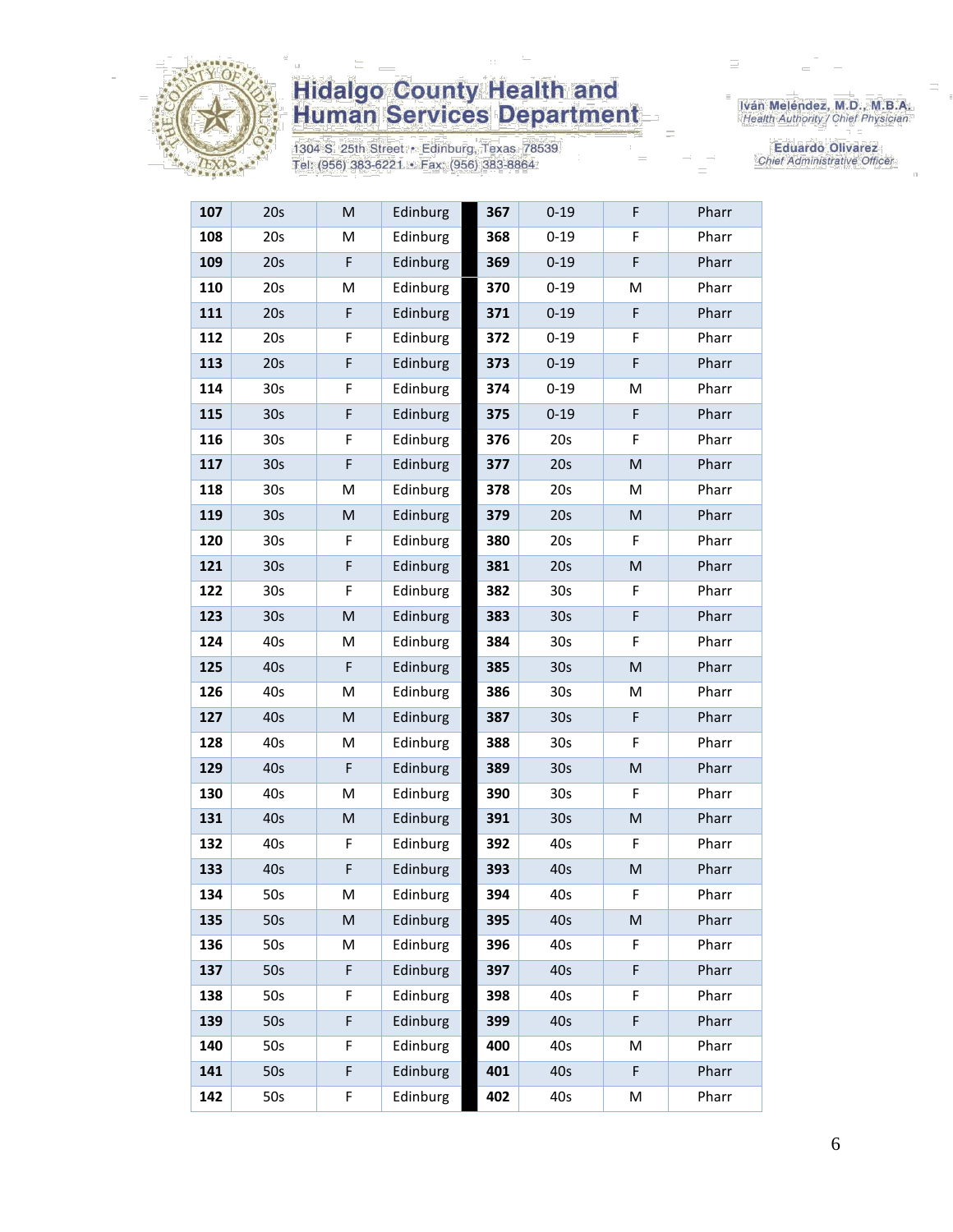

1304 S. 25th Street · Edinburg, Texas 78539 Tel: (956) 383-6221 · Fax: (956) 383-8864

Iván Meléndez, M.D., M.B.A.<br>Health Authority / Chief Physician

| 143 | 50s      | M | Edinburg | 403 | 50s             | M           | Pharr    |
|-----|----------|---|----------|-----|-----------------|-------------|----------|
| 144 | 50s      | F | Edinburg | 404 | 60s             | Μ           | Pharr    |
| 145 | 50s      | M | Edinburg | 405 | $70+$           | F           | Pharr    |
| 146 | 60s      | F | Edinburg | 406 | $70+$           | M           | Pharr    |
| 147 | 60s      | F | Edinburg | 407 | $0 - 19$        | M           | San Juan |
| 148 | 60s      | F | Edinburg | 408 | $0 - 19$        | F.          | San Juan |
| 149 | 60s      | M | Edinburg | 409 | $0 - 19$        | M           | San Juan |
| 150 | 60s      | M | Edinburg | 410 | $0 - 19$        | M           | San Juan |
| 151 | 60s      | F | Edinburg | 411 | $0 - 19$        | M           | San Juan |
| 152 | 60s      | M | Edinburg | 412 | $0 - 19$        | F           | San Juan |
| 153 | $70+$    | F | Edinburg | 413 | $0 - 19$        | F           | San Juan |
| 154 | $70+$    | M | Edinburg | 414 | $0 - 19$        | F           | San Juan |
| 155 | $70+$    | F | Edinburg | 415 | $0 - 19$        | F           | San Juan |
| 156 | $70+$    | M | Edinburg | 416 | $0 - 19$        | F           | San Juan |
| 157 | $70+$    | M | Edinburg | 417 | $0 - 19$        | M           | San Juan |
| 158 | $70+$    | F | Edinburg | 418 | $0 - 19$        | M           | San Juan |
| 159 | $70+$    | F | Edinburg | 419 | 20s             | M           | San Juan |
| 160 | $70+$    | M | Edinburg | 420 | 20s             | F           | San Juan |
| 161 | $70+$    | F | Edinburg | 421 | 20s             | M           | San Juan |
| 162 | $0 - 19$ | M | Hidalgo  | 422 | 20s             | F           | San Juan |
| 163 | $0 - 19$ | M | Hidalgo  | 423 | 20s             | $\mathsf F$ | San Juan |
| 164 | $0 - 19$ | M | Hidalgo  | 424 | 20s             | F           | San Juan |
| 165 | $0 - 19$ | F | Hidalgo  | 425 | 30 <sub>s</sub> | F           | San Juan |
| 166 | $0 - 19$ | F | Hidalgo  | 426 | 30 <sub>s</sub> | F           | San Juan |
| 167 | $0 - 19$ | F | Hidalgo  | 427 | 30 <sub>s</sub> | F           | San Juan |
| 168 | 20s      | M | Hidalgo  | 428 | 30 <sub>s</sub> | F           | San Juan |
| 169 | 20s      | M | Hidalgo  | 429 | 40s             | M           | San Juan |
| 170 | 20s      | F | Hidalgo  | 430 | 40s             | F           | San Juan |
| 171 | 20s      | M | Hidalgo  | 431 | 40s             | F           | San Juan |
| 172 | 40s      | M | Hidalgo  | 432 | 40s             | F           | San Juan |
| 173 | 60s      | F | Hidalgo  | 433 | 40s             | M           | San Juan |
| 174 | $0 - 19$ | F | McAllen  | 434 | 40s             | F           | San Juan |
| 175 | $0 - 19$ | F | McAllen  | 435 | 50s             | F           | San Juan |
| 176 | $0 - 19$ | М | McAllen  | 436 | 50s             | F           | San Juan |
| 177 | $0 - 19$ | F | McAllen  | 437 | 60s             | M           | San Juan |
| 178 | $0 - 19$ | F | McAllen  | 438 | 60s             | М           | San Juan |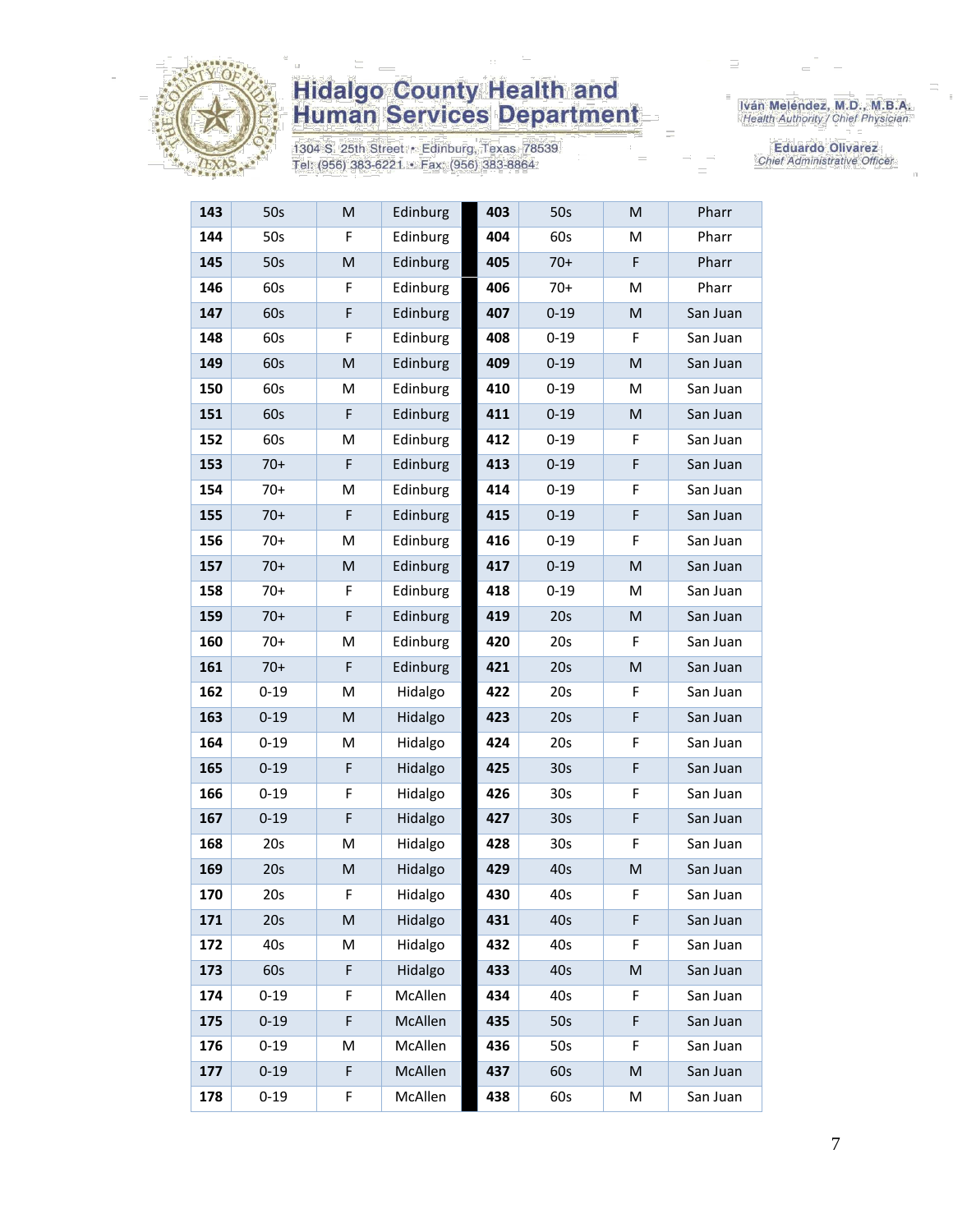

1304 S. 25th Street · Edinburg, Texas 78539 Tel: (956) 383-6221 · Fax: (956) 383-8864

Iván Meléndez, M.D., M.B.A.<br>Health Authority / Chief Physician

| $0 - 19$        | F | McAllen | 439 | 70+             | F           | San Juan    |
|-----------------|---|---------|-----|-----------------|-------------|-------------|
| $0 - 19$        | F | McAllen | 440 | $0 - 19$        | M           | Undisclosed |
| $0 - 19$        | M | McAllen | 441 | $0 - 19$        | F           | Undisclosed |
| $0 - 19$        | M | McAllen | 442 | $0 - 19$        | F           | Undisclosed |
| $0 - 19$        | M | McAllen | 443 | $0 - 19$        | M           | Undisclosed |
| $0 - 19$        | F | McAllen | 444 | $0 - 19$        | м           | Undisclosed |
| $0 - 19$        | F | McAllen | 445 | $0 - 19$        | $\mathsf F$ | Undisclosed |
| $0 - 19$        | М | McAllen | 446 | $0 - 19$        | Μ           | Undisclosed |
| $0 - 19$        | F | McAllen | 447 | $0 - 19$        | F           | Undisclosed |
| $0 - 19$        | F | McAllen | 448 | $0 - 19$        | F           | Undisclosed |
| $0 - 19$        | M | McAllen | 449 | $0 - 19$        | F           | Undisclosed |
| $0 - 19$        | М | McAllen | 450 | $0 - 19$        | F           | Undisclosed |
| $0 - 19$        | M | McAllen | 451 | $0 - 19$        | M           | Undisclosed |
| $0 - 19$        | F | McAllen | 452 | 20s             | M           | Undisclosed |
| $0 - 19$        | F | McAllen | 453 | 20s             | M           | Undisclosed |
| $0 - 19$        | F | McAllen | 454 | 20s             | M           | Undisclosed |
| $0 - 19$        | M | McAllen | 455 | 20s             | F           | Undisclosed |
| $0 - 19$        | F | McAllen | 456 | 20s             | F           | Undisclosed |
| $0 - 19$        | F | McAllen | 457 | 20s             | М           | Undisclosed |
| $0 - 19$        | F | McAllen | 458 | 20s             | м           | Undisclosed |
| $0 - 19$        | M | McAllen | 459 | 20s             | M           | Undisclosed |
| $0 - 19$        | F | McAllen | 460 | 20s             | M           | Undisclosed |
| $0 - 19$        | M | McAllen | 461 | 30 <sub>s</sub> | F           | Undisclosed |
| $0 - 19$        | М | McAllen | 462 | 30s             | F           | Undisclosed |
| $0 - 19$        | F | McAllen | 463 | 30 <sub>s</sub> | M           | Undisclosed |
| $0 - 19$        | F | McAllen | 464 | 30 <sub>s</sub> | M           | Undisclosed |
| 20s             | F | McAllen | 465 | 30 <sub>s</sub> | M           | Undisclosed |
| 20s             | F | McAllen | 466 | 30s             | F           | Undisclosed |
| 20s             | F | McAllen | 467 | 30 <sub>s</sub> | M           | Undisclosed |
| 20s             | M | McAllen | 468 | 40s             | M           | Undisclosed |
| 20s             | M | McAllen | 469 | 40s             | F           | Undisclosed |
| 20s             | F | McAllen | 470 | 40s             | F           | Undisclosed |
| 20s             | M | McAllen | 471 | 40s             | F           | Undisclosed |
| 30 <sub>s</sub> | F | McAllen | 472 | 40s             | Μ           | Undisclosed |
| 30 <sub>s</sub> | M | McAllen | 473 | 40s             | F           | Undisclosed |
| 30 <sub>s</sub> | M | McAllen | 474 | 50s             | F           | Undisclosed |
|                 |   |         |     |                 |             |             |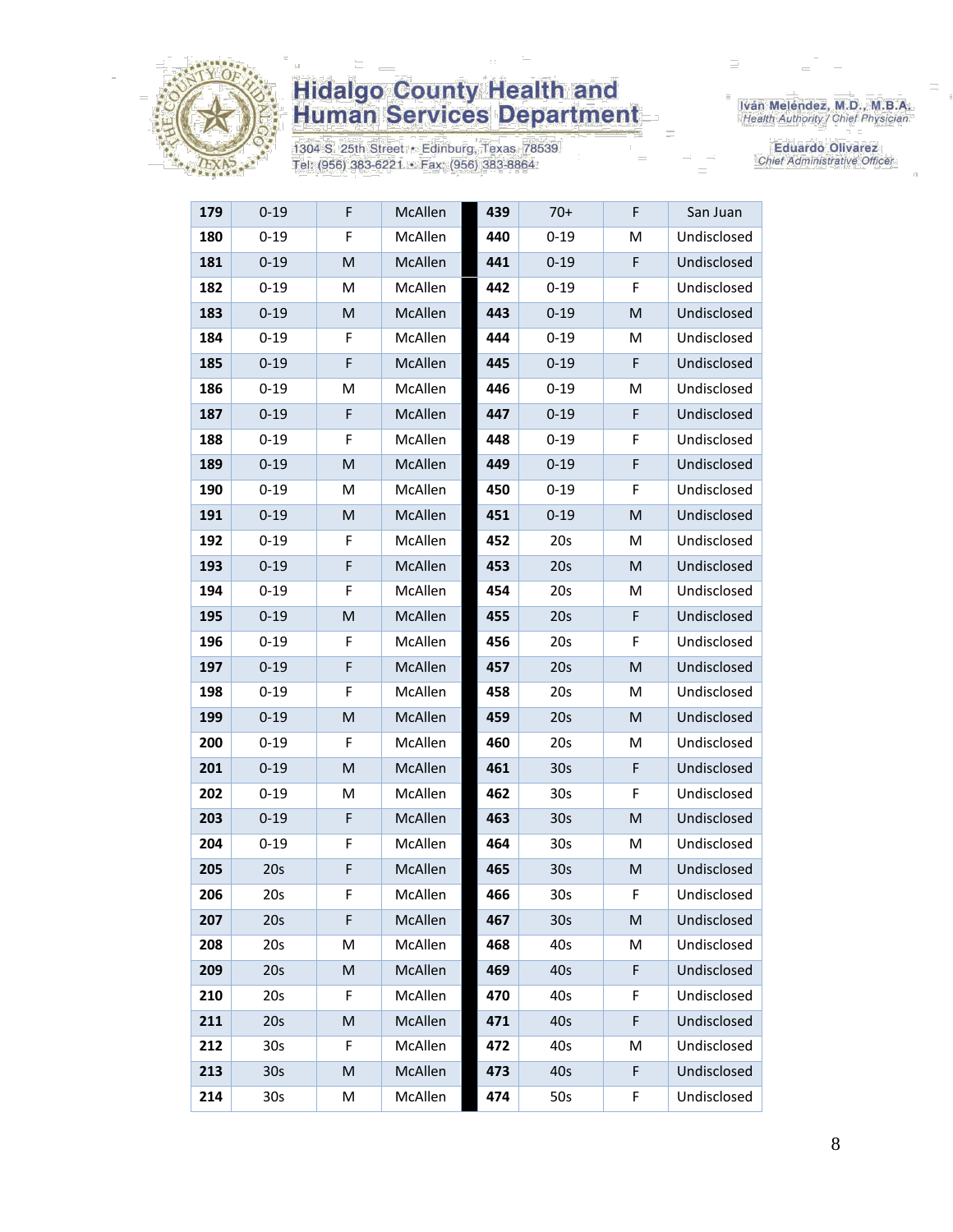

1304 S. 25th Street · Edinburg, Texas 78539 Tel: (956) 383-6221 · Fax: (956) 383-8864

Iván Meléndez, M.D., M.B.A.<br>Health Authority / Chief Physician

| 215 | 30s             | M | McAllen        | 475 | 60s             | M | Undisclosed |
|-----|-----------------|---|----------------|-----|-----------------|---|-------------|
| 216 | 30 <sub>s</sub> | М | McAllen        | 476 | 60s             | F | Undisclosed |
| 217 | 30 <sub>s</sub> | F | McAllen        | 477 | $70+$           | F | Undisclosed |
| 218 | 30 <sub>s</sub> | F | McAllen        | 478 | $70+$           | M | Undisclosed |
| 219 | 30 <sub>s</sub> | M | McAllen        | 479 | $70+$           | M | Undisclosed |
| 220 | 30 <sub>s</sub> | M | McAllen        | 480 | $0 - 19$        | M | Weslaco     |
| 221 | 30s             | M | McAllen        | 481 | $0 - 19$        | F | Weslaco     |
| 222 | 30 <sub>s</sub> | F | McAllen        | 482 | $0 - 19$        | F | Weslaco     |
| 223 | 30 <sub>s</sub> | F | McAllen        | 483 | $0 - 19$        | M | Weslaco     |
| 224 | 30 <sub>s</sub> | M | McAllen        | 484 | $0 - 19$        | F | Weslaco     |
| 225 | 30 <sub>s</sub> | M | McAllen        | 485 | $0 - 19$        | M | Weslaco     |
| 226 | 30 <sub>s</sub> | M | McAllen        | 486 | $0 - 19$        | M | Weslaco     |
| 227 | 40s             | M | <b>McAllen</b> | 487 | $0 - 19$        | F | Weslaco     |
| 228 | 40s             | M | McAllen        | 488 | $0 - 19$        | M | Weslaco     |
| 229 | 40s             | F | McAllen        | 489 | $0 - 19$        | F | Weslaco     |
| 230 | 40s             | F | McAllen        | 490 | $0 - 19$        | F | Weslaco     |
| 231 | 40s             | F | McAllen        | 491 | $0 - 19$        | M | Weslaco     |
| 232 | 40s             | M | McAllen        | 492 | $0 - 19$        | F | Weslaco     |
| 233 | 50s             | M | McAllen        | 493 | 20s             | F | Weslaco     |
| 234 | 50s             | M | McAllen        | 494 | 20s             | Μ | Weslaco     |
| 235 | 50s             | F | McAllen        | 495 | 20s             | F | Weslaco     |
| 236 | 50s             | F | McAllen        | 496 | 20s             | M | Weslaco     |
| 237 | 50s             | F | McAllen        | 497 | 20s             | F | Weslaco     |
| 238 | 50s             | M | McAllen        | 498 | 20s             | F | Weslaco     |
| 239 | 50s             | M | McAllen        | 499 | 30 <sub>s</sub> | M | Weslaco     |
| 240 | 60s             | F | McAllen        | 500 | 30 <sub>s</sub> | F | Weslaco     |
| 241 | 60s             | M | McAllen        | 501 | 40s             | F | Weslaco     |
| 242 | 60s             | F | McAllen        | 502 | 40s             | Μ | Weslaco     |
| 243 | 60s             | M | McAllen        | 503 | 40s             | M | Weslaco     |
| 244 | 60s             | F | McAllen        | 504 | 40s             | F | Weslaco     |
| 245 | 60s             | M | McAllen        | 505 | 40s             | M | Weslaco     |
| 246 | $70+$           | F | McAllen        | 506 | 40s             | F | Weslaco     |
| 247 | $0 - 19$        | M | Mercedes       | 507 | 40s             | F | Weslaco     |
| 248 | $0 - 19$        | M | Mercedes       | 508 | 40s             | F | Weslaco     |
| 249 | $0 - 19$        | F | Mercedes       | 509 | 50s             | F | Weslaco     |
| 250 | $0 - 19$        | М | Mercedes       | 510 | 50s             | М | Weslaco     |